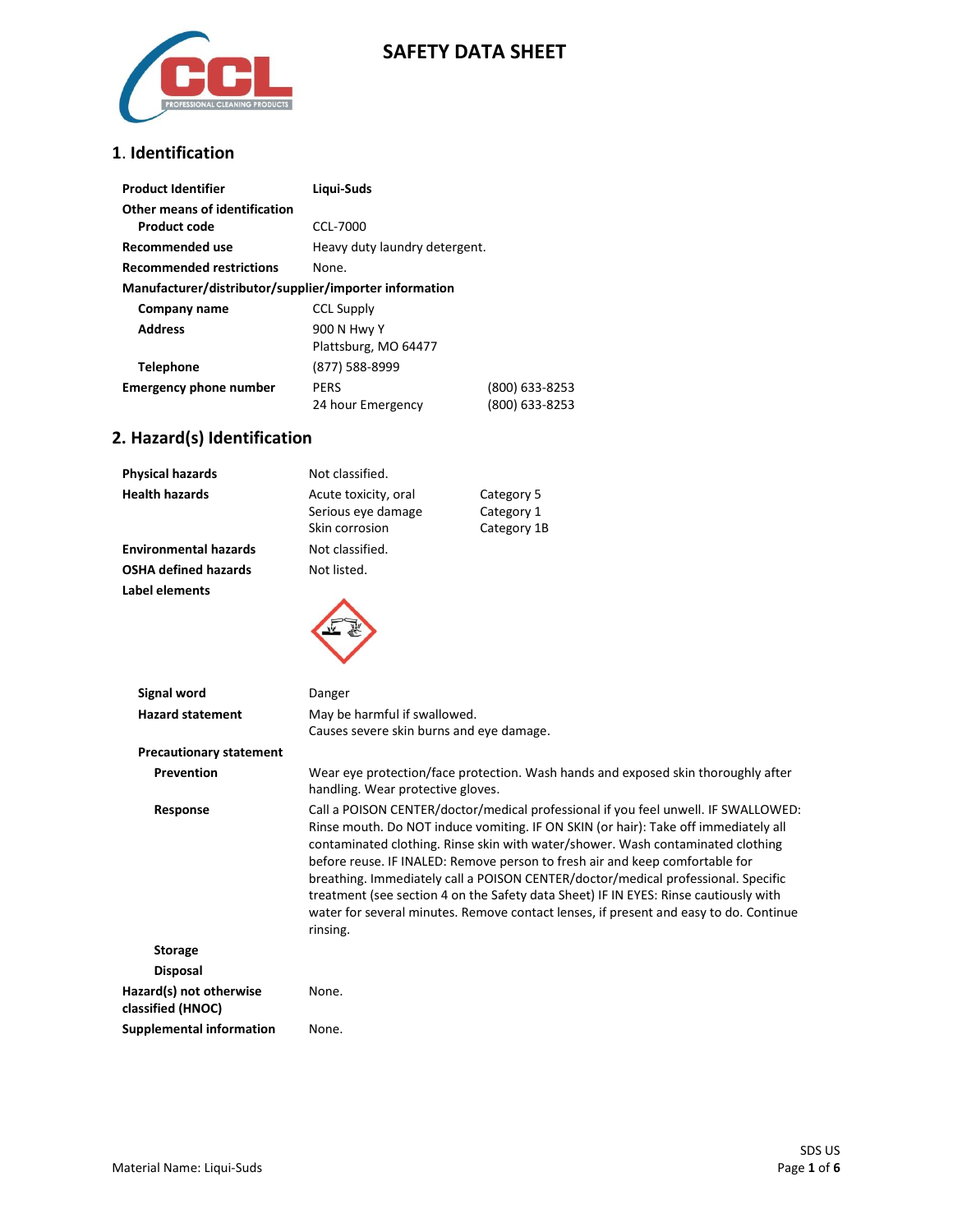## **3. Composition/information on ingredients**

| <b>Mixtures</b><br><b>Chemical name</b>  | <b>CAS number</b> | %         |
|------------------------------------------|-------------------|-----------|
| Nonionic surfactant                      | 127087-87-0       | $10 - 20$ |
| Potassium hydroxide                      | 1310-58-3         | $1 - 5$   |
| Cocamidopropyl betaine                   | 61789-40-0        | $1 - 5$   |
| Other components below reportable levels |                   | 90-100    |

### **4. First-aid measures**

| <b>Inhalation</b>                                                            | Move to fresh air. Call a physician if symptoms develop or persist.                                                                                                                 |
|------------------------------------------------------------------------------|-------------------------------------------------------------------------------------------------------------------------------------------------------------------------------------|
| <b>Skin contact</b>                                                          | Remove contaminated clothing immediately and wash skin with soap and water. In case of<br>eczema or other skin disorders: Seek medical attention and take along these instructions. |
| Eye contact                                                                  | Rinse with water for at least 15 minutes. Remove contact lenses, if present and easy to do.<br>Get medical attention. Eye wash stations should be located in work area.             |
| Ingestion                                                                    | Rinse mouth. Get medical attention if symptoms occur. Do not induce vomiting.                                                                                                       |
| <b>Most important</b><br>symptoms/effects, acute and<br>delayed              | Dermatitis. Rash. May cause an allergic skin reaction.                                                                                                                              |
| Indication of immediate<br>medical attention and<br>special treatment needed | Provide general support measures and treat symptomatically. Keep victim under<br>observation. Symptoms may be delayed.                                                              |
| <b>General information</b>                                                   | Ensure that medical personnel are aware of the material(s) involved, and take precautions<br>to protect themselves. Wash contaminated clothing before reuse.                        |

## **5. Fire-fighting measures**

| Suitable extinguishing media<br>Unsuitable extinguishing<br>media   | Water fog. Foam. Dry chemical powder. Carbon dioxide $(CO2)$ .<br>None known.                                                             |
|---------------------------------------------------------------------|-------------------------------------------------------------------------------------------------------------------------------------------|
| Specific hazards arising from<br>the chemical                       | During fire, gases hazardous to health may be formed.                                                                                     |
| Special protective equipment<br>and precautions for<br>firefighters | Self-contained breathing apparatus and full protecting clothing must be worn in case of<br>fire.                                          |
| <b>Fire-fighting</b><br>equipment/instructions                      | Move containers from fire area if you can do so without risk.                                                                             |
| <b>Specific methods</b><br><b>General fire hazards</b>              | Use standard firefighting procedures and consider the hazards of other involved materials.<br>No unusual fire or explosion hazards noted. |

### **6. Accidental release measures**

| Personal precautions,<br>protective equipment and<br>emergency procedures | Wear appropriate protective equipment and clothing during clean-up. Wear eye/face<br>protection.                                                                                                                                                                 |
|---------------------------------------------------------------------------|------------------------------------------------------------------------------------------------------------------------------------------------------------------------------------------------------------------------------------------------------------------|
| <b>Methods and materials for</b><br>containment and cleaning up           | Caution – spillages may be slippery.                                                                                                                                                                                                                             |
|                                                                           | Large spills: Stop the flow of material, if this is without risk. Dike the spilled material, where<br>this is possible. Absorb in vermiculite, dry sand or earth and place into containers. Prevent<br>entry into waterways, sewer, basements or confined areas. |
|                                                                           | Small spills: Wipe up with absorbent material (e.g. cloth, fleece). Clean surface thoroughly<br>to remove residual contamination.                                                                                                                                |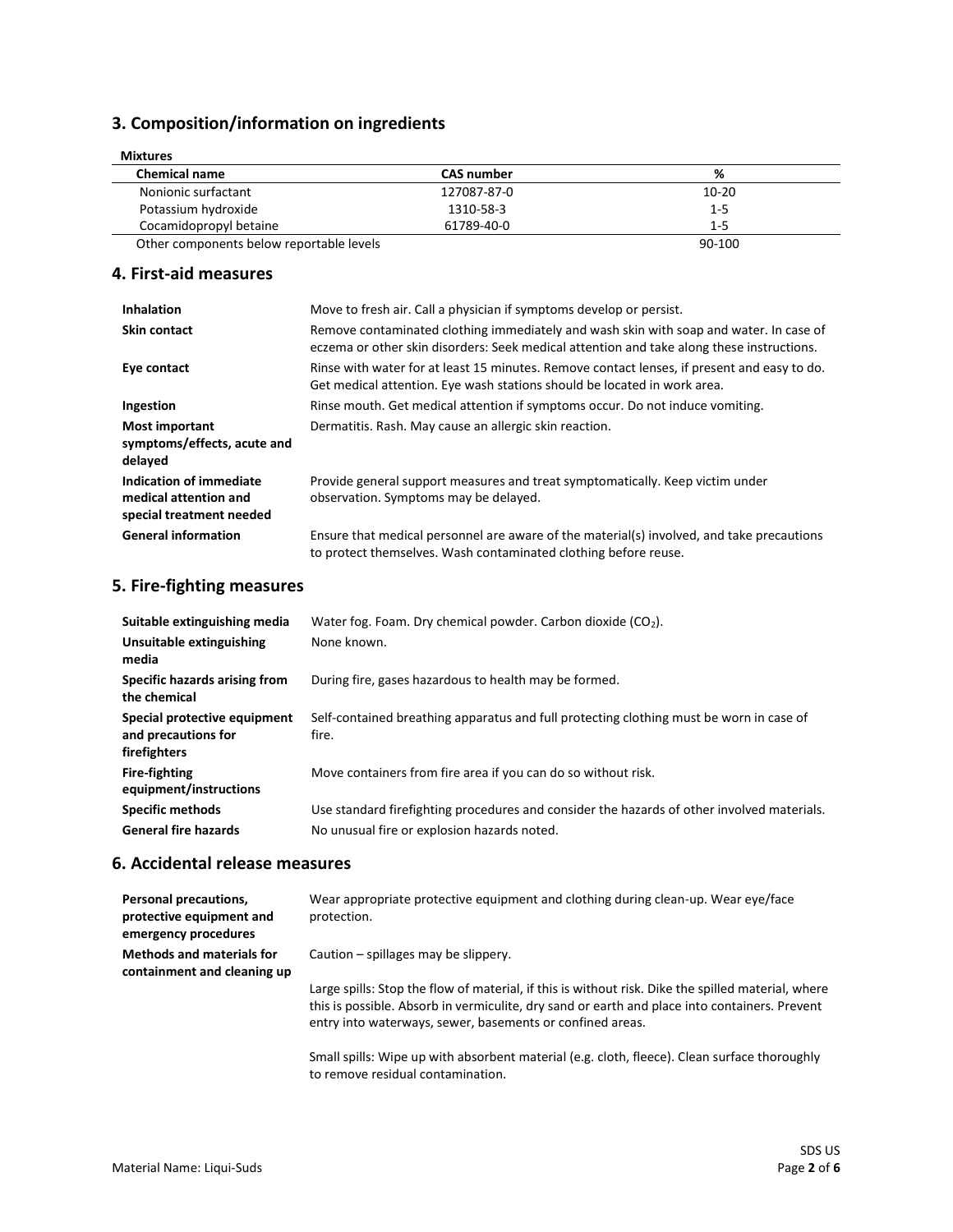|                                      | Never return spills to original container for re-use. For waste disposal, see section 13 of the<br>SDS.                   |
|--------------------------------------|---------------------------------------------------------------------------------------------------------------------------|
| <b>Environmental precautions</b>     | Do not release into the environment (see section 12). Avoid discharge into areas not<br>consistent with package labeling. |
| 7. Handling and storage              |                                                                                                                           |
| <b>Precautions for safe handling</b> | Avoid contact with eyes, skin, and clothing. Avoid prolonged exposure. Wear appropriate                                   |

|                              | personal protective equipment. Observe good industrial hygiene practices.       |
|------------------------------|---------------------------------------------------------------------------------|
| Conditions for safe storage, | Store in original tightly closed container. Do not store in extreme conditions. |
| including any                |                                                                                 |
| incompatibilities            |                                                                                 |

## **8. Exposure controls/personal protection**

| <b>Occupational exposure limits</b>        |                                                                                                                                                                                                                                                                             |                                                                                          |
|--------------------------------------------|-----------------------------------------------------------------------------------------------------------------------------------------------------------------------------------------------------------------------------------------------------------------------------|------------------------------------------------------------------------------------------|
|                                            | US OSHA Table Z-1 Limits for Air Contaminants (29 CFR 1910.1000)                                                                                                                                                                                                            |                                                                                          |
| <b>Components</b>                          | <b>Type</b>                                                                                                                                                                                                                                                                 | Value                                                                                    |
| Potassium hydroxide                        | PEL                                                                                                                                                                                                                                                                         | 2 mg/m $3$                                                                               |
| <b>US ACGIH Threshold Limit Values</b>     |                                                                                                                                                                                                                                                                             |                                                                                          |
| <b>Components</b>                          | Type                                                                                                                                                                                                                                                                        | Value                                                                                    |
| Potassium hydroxide                        | <b>STEL</b>                                                                                                                                                                                                                                                                 | 2 mg/m $3$                                                                               |
| <b>Biological limit values</b>             |                                                                                                                                                                                                                                                                             |                                                                                          |
| None established.                          |                                                                                                                                                                                                                                                                             |                                                                                          |
| <b>Appropriate engineering</b><br>controls | mechanical ventilation.                                                                                                                                                                                                                                                     | Emergency eye wash stations and showers should be readily accessible. Provide natural or |
|                                            | Individual protection measures, such as personal protective equipment                                                                                                                                                                                                       |                                                                                          |
| Eye/face protection                        |                                                                                                                                                                                                                                                                             | Avoid contact with eyes. Wear safety glasses with side shields (or goggles).             |
| <b>Skin protection</b>                     |                                                                                                                                                                                                                                                                             |                                                                                          |
| <b>Hand protection</b>                     | Wear appropriate chemical resistant gloves.                                                                                                                                                                                                                                 |                                                                                          |
| Other                                      | None.                                                                                                                                                                                                                                                                       |                                                                                          |
| <b>Respiratory protection</b>              | Respiratory protection not required.                                                                                                                                                                                                                                        |                                                                                          |
| <b>Thermal hazards</b>                     | Wear appropriate thermal protective clothing, when necessary.                                                                                                                                                                                                               |                                                                                          |
| <b>General hygiene</b><br>considerations   | When using do not smoke or use chewing tobacco. Always observe good personal hygiene<br>measures, such as washing after handling the material and before eating, drinking, and/or<br>smoking. Routinely wash work clothing and protective equipment to remove contaminants. |                                                                                          |

Contaminated work clothing should not be allowed out of the workplace.

## **9. Physical and chemical properties**

| Appearance                |                   |
|---------------------------|-------------------|
| <b>Physical State</b>     | Viscous liquid.   |
| Color                     | Blue.             |
| Odor                      | Lavender Vanilla. |
| Odor threshold            | Not available.    |
| рH                        | 13-14             |
| Melting/freezing point    | Not available.    |
| Initial boiling point and | >212°F (100°C)    |
| boiling range             |                   |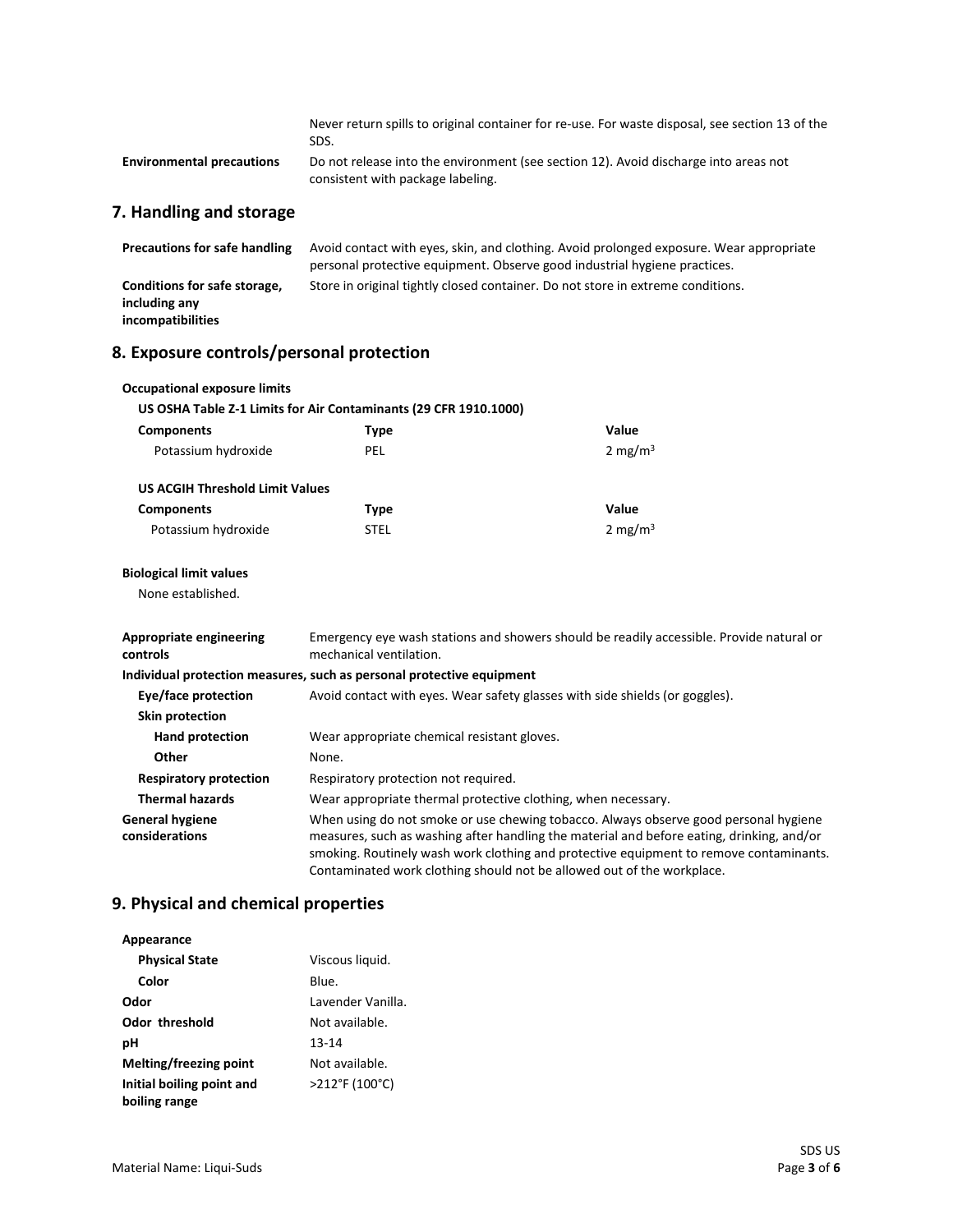| Not applicable.        |
|------------------------|
| Not available.         |
| Not available.         |
|                        |
| Not available.         |
| Not available.         |
| Not available.         |
| Not available.         |
| 1.04                   |
| Soluble                |
| Not available.         |
|                        |
| Not available.         |
| Decomposes on heating. |
| Not available.         |
|                        |

## **10. Stability and reactivity**

| Reactivity                                   | This product is stable and non-reactive under normal conditions of use. |
|----------------------------------------------|-------------------------------------------------------------------------|
| <b>Chemical stability</b>                    | Material is stable under normal conditions.                             |
| <b>Possibility of hazardous</b><br>reactions | Hazardous polymerization does not occur.                                |
| <b>Conditions to avoid</b>                   | Heat, flames can cause product to decompose.                            |
| Incompatible materials                       | Strong acids, strong bases, strong oxidizing agents.                    |
| <b>Hazardous decomposition</b><br>products   | Aldehydes, ketones, organic acids, carbon dioxide, carbon monoxide.     |

## **11. Toxicological information**

| Information on likely routes<br>of exposure                                        |                                                                                  |
|------------------------------------------------------------------------------------|----------------------------------------------------------------------------------|
| Ingestion                                                                          | Corrosive to mucous membranes, will damage tissue if there is prolonged contact. |
| <b>Inhalation</b>                                                                  | Expected to be a low inhalation hazard.                                          |
| <b>Skin contact</b>                                                                | Repeated and/or prolonged skin contact may cause irritation and/or burns.        |
| Eye contact                                                                        | Causes severe eye damage. May cause severe corneal injury.                       |
| Symptoms related to the<br>physical, chemical and<br>toxicological characteristics | Dermatitis. Rash. May cause an allergic skin reaction.                           |
| <b>Acute toxicity</b>                                                              | May be harmful if swallowed.                                                     |

| Product                   | <b>Route and Species</b>                                             | $LD_{50}$             |  |
|---------------------------|----------------------------------------------------------------------|-----------------------|--|
| Liqui-Suds (CAS mixture)  |                                                                      |                       |  |
| Acute                     | Oral, rat                                                            | 2,850 mg/kg estimated |  |
|                           | Dermal, rabbit                                                       | >5,000 mg/kg          |  |
| shown                     | *Estimates for product may be based on additional component data not |                       |  |
| Skin corrosion/irritation | Causes skin irritation.                                              |                       |  |
| Serious eye damage/       | Causes serious eye damage.                                           |                       |  |

| Serious eye damage/<br>irritation | Causes serious eye dam |
|-----------------------------------|------------------------|
| <b>Respiratory sensitization</b>  | Not classified.        |
| <b>Skin sensitization</b>         | Not classified.        |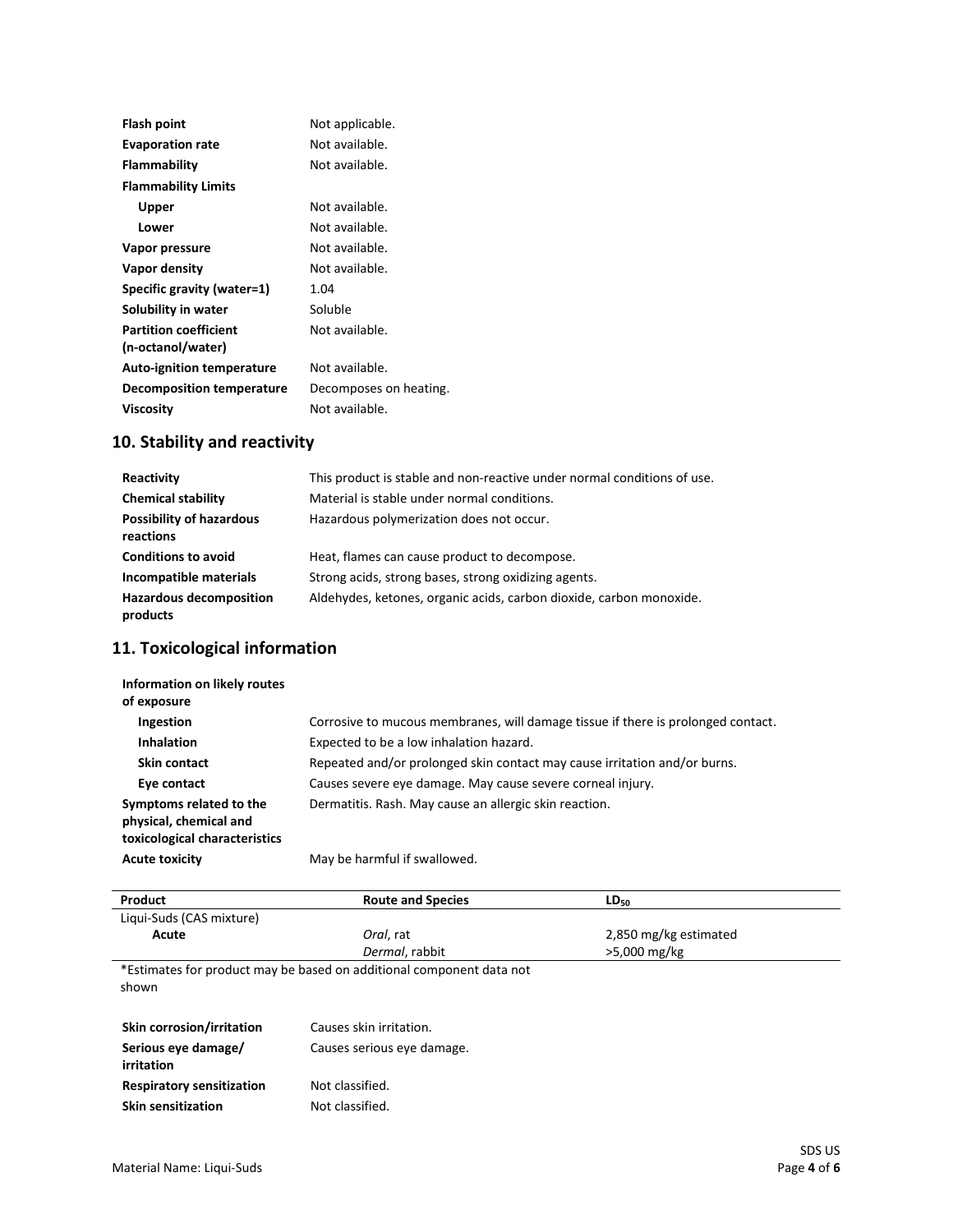| Germ cell mutagenicity                                | Not classified.                                                |
|-------------------------------------------------------|----------------------------------------------------------------|
| Carcinogenicity                                       | Not considered a carcinogen.                                   |
|                                                       | OSHA Specifically Regulated Substances (29 CFR 1910.1001-1050) |
| Not Listed.                                           |                                                                |
| <b>Reproductive toxicity</b>                          | Not classified.                                                |
| Specific target organ toxicity<br>- single exposure   | Not classified.                                                |
| Specific target organ toxicity<br>- repeated exposure | Not classified.                                                |
| <b>Aspiration hazard</b>                              | Not considered an aspiration hazard.                           |

## **12. Ecological information**

| Product                  | <b>Species</b>                                                       | <b>Test Results</b>                   |
|--------------------------|----------------------------------------------------------------------|---------------------------------------|
| Liqui-Suds (CAS mixture) |                                                                      |                                       |
| Aquatic                  |                                                                      |                                       |
| Crustacea                | Daphnia                                                              | $EC_{50}(48hr)$ : 64.8 mg/L estimated |
| Fish                     | Fathead                                                              | $LC_{50}(96hr)$ : 25.9 mg/L estimated |
|                          | *Estimates for product may be based on additional component data not |                                       |
| shown                    |                                                                      |                                       |

| <b>Persistence and</b><br>degradability | Nonylphenyl ethoxylate: not considered readily biodegradable, but doesn't mean this<br>material isn't biodegradable under certain environmental conditions. |
|-----------------------------------------|-------------------------------------------------------------------------------------------------------------------------------------------------------------|
| <b>Bioaccumulative potential</b>        | No data available.                                                                                                                                          |
| Mobility in soil                        | Not available.                                                                                                                                              |
| Other adverse effects                   | The pH of this product may cause it to be toxic to aquatic and terrestrial organisms.                                                                       |

## **13. Disposal considerations**

| <b>Disposal instructions</b>          | Collect and reclaim or dispose in sealed containers at licensed waste disposal site. Dispose<br>of contents/container in accordance with local/regional/national/international regulations.<br>Do not release to the environment. |
|---------------------------------------|-----------------------------------------------------------------------------------------------------------------------------------------------------------------------------------------------------------------------------------|
| Local disposal regulations            | Dispose in accordance with all applicable regulations                                                                                                                                                                             |
| Waste from residues/unused<br>product | Dispose of in accordance with local regulations. Empty containers or liners may retain some<br>product residues. This material and its container must be disposed of in a safe manner.<br>(See: Disposal instructions).           |
| Contaminated packaging                | Empty containers should be taken to an approved waste handling site for recycling or<br>disposal. Since emptied containers may contain product residue, follow label warnings<br>even after container is emptied.                 |

## **14. Transport information**

| <b>DOT</b>                           |                                                                          |
|--------------------------------------|--------------------------------------------------------------------------|
| UN number                            | UN1760                                                                   |
| UN proper shipping name              | Corrosive Liquids, n.o.s. (Contains: Potassium Hydroxide)                |
| <b>Transport hazard</b><br>class(es) |                                                                          |
| <b>Class</b>                         | 8                                                                        |
| Subsidiary risk                      | ۰                                                                        |
| Packaging group                      | Ш                                                                        |
| <b>Marine pollutant</b>              | No.                                                                      |
| <b>Special precautions for user</b>  | Read safety instructions, SDS, and emergency procedures before handling. |